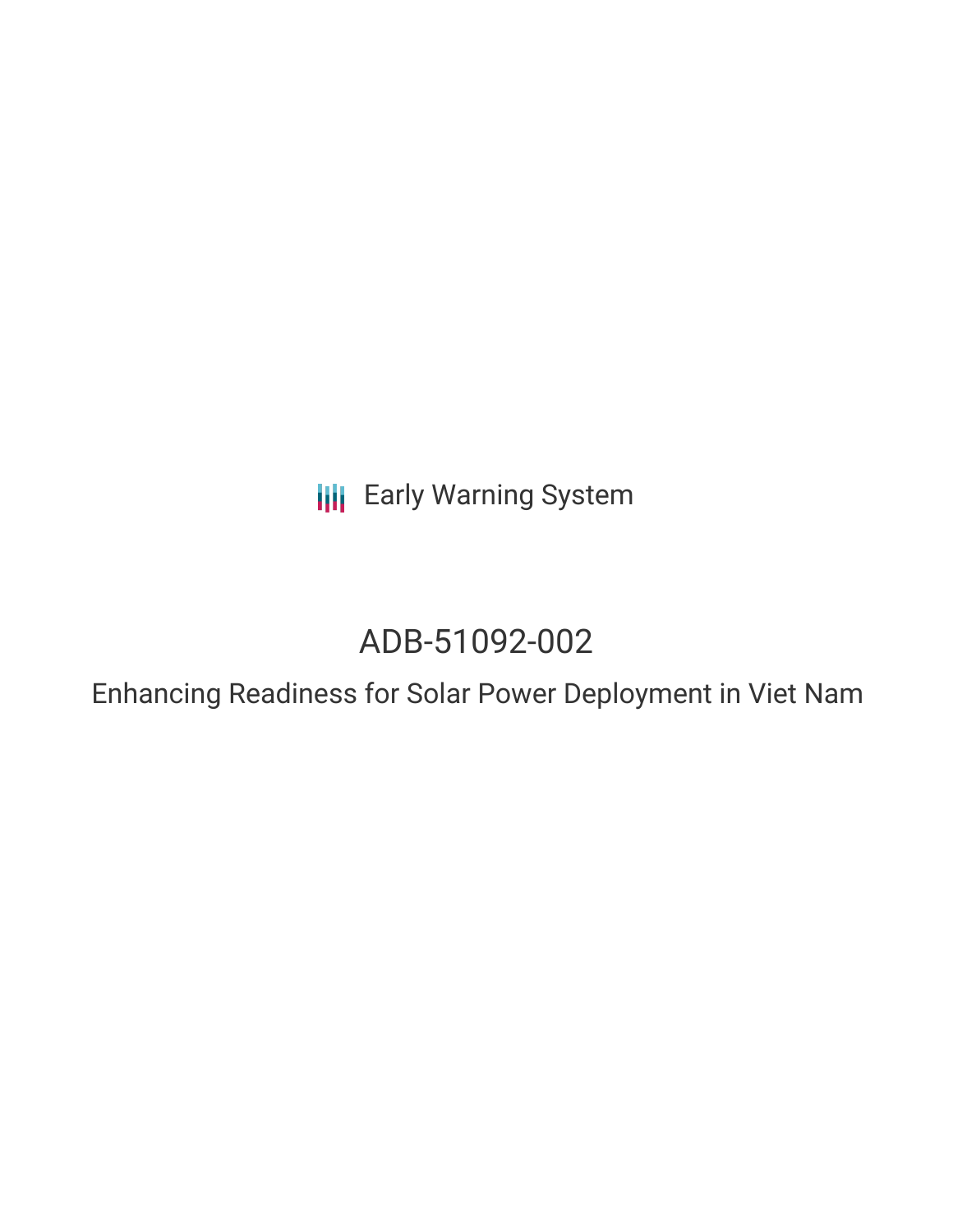

### **Quick Facts**

| <b>Countries</b>              | Vietnam                      |
|-------------------------------|------------------------------|
| <b>Financial Institutions</b> | Asian Development Bank (ADB) |
| <b>Status</b>                 | Active                       |
| <b>Bank Risk Rating</b>       | U                            |
| <b>Voting Date</b>            | 2017-03-31                   |
| <b>Borrower</b>               | Government of Vietnam        |
| <b>Sectors</b>                | Energy                       |
| <b>Investment Type(s)</b>     | Grant                        |
| <b>Project Cost (USD)</b>     | $$0.22$ million              |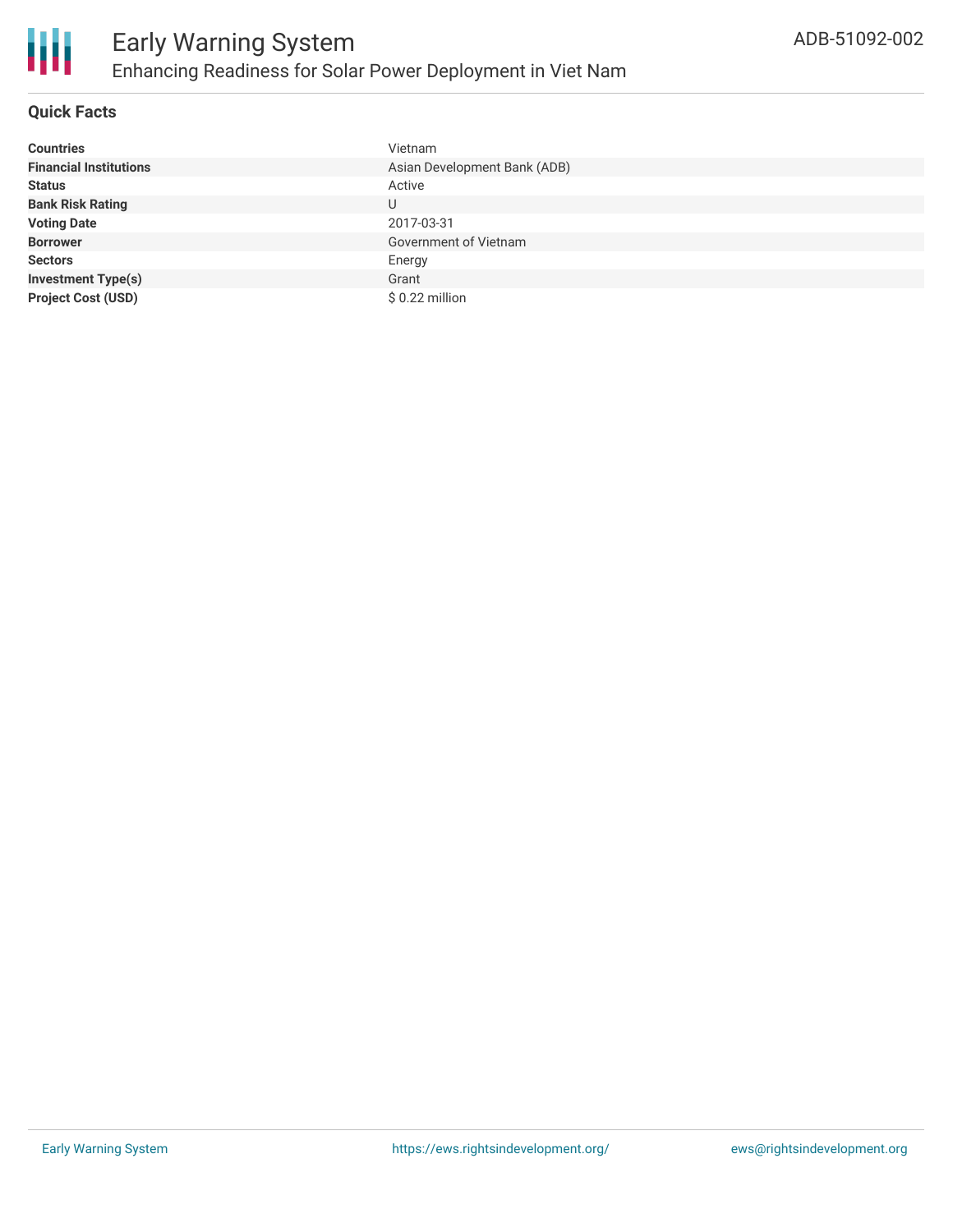

#### **Project Description**

The outcome of this technical assistance project is to enhance readiness for solar energy deployment in Viet Nam achieved.

#### IMPACT

Contribution of electricity supply from solar energy increased to 0.5% in 2020 and 3.3% in 2030. (National Master Plan for Power Development for the 2011 2020 Period with the Vision to 2030)

Emission intensity per unit GDP by 20% decreased compared to 2010 levels. (Intended Nationally Determined Contribution of Viet Nam)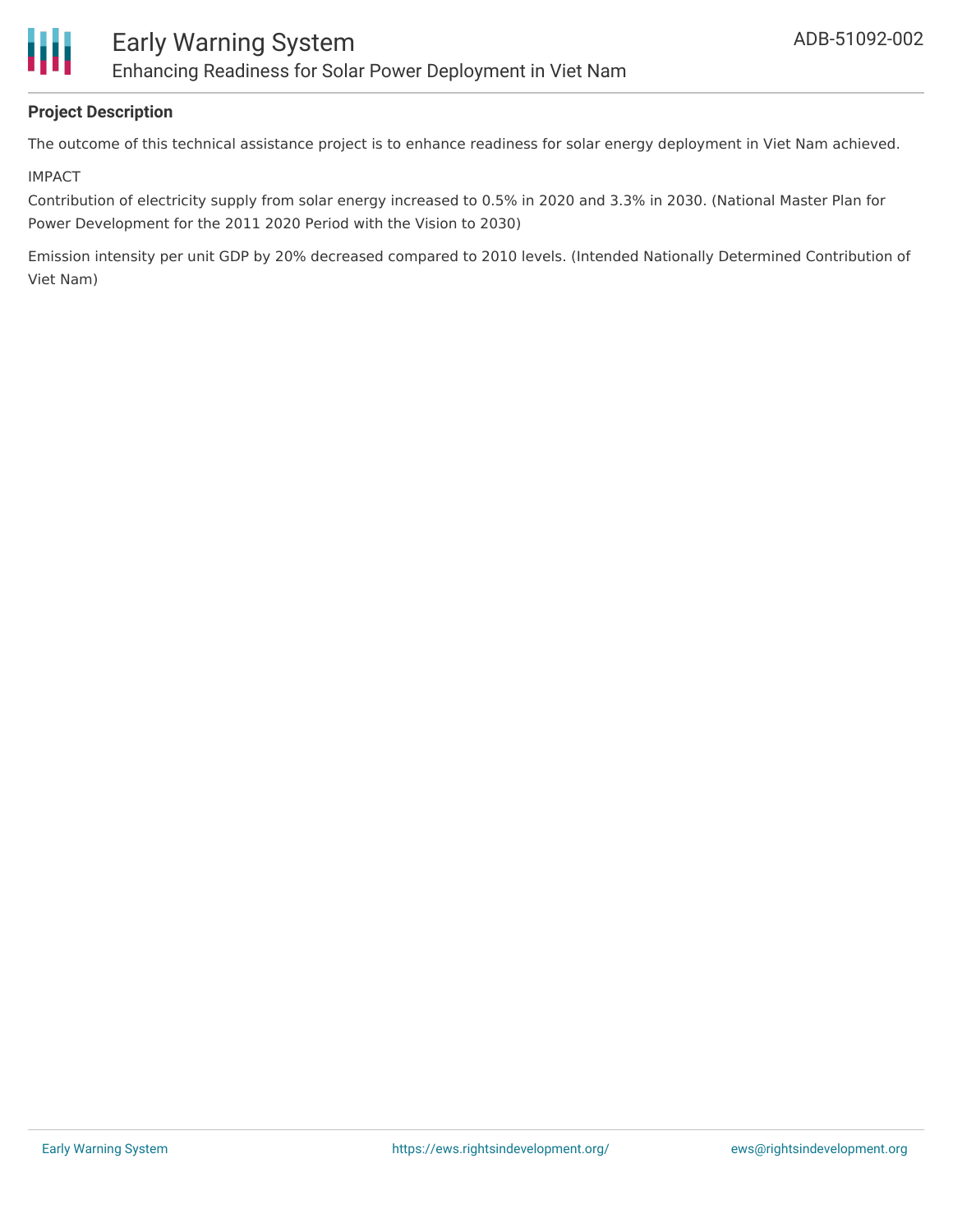

## Early Warning System Enhancing Readiness for Solar Power Deployment in Viet Nam

#### **Investment Description**

Asian Development Bank (ADB)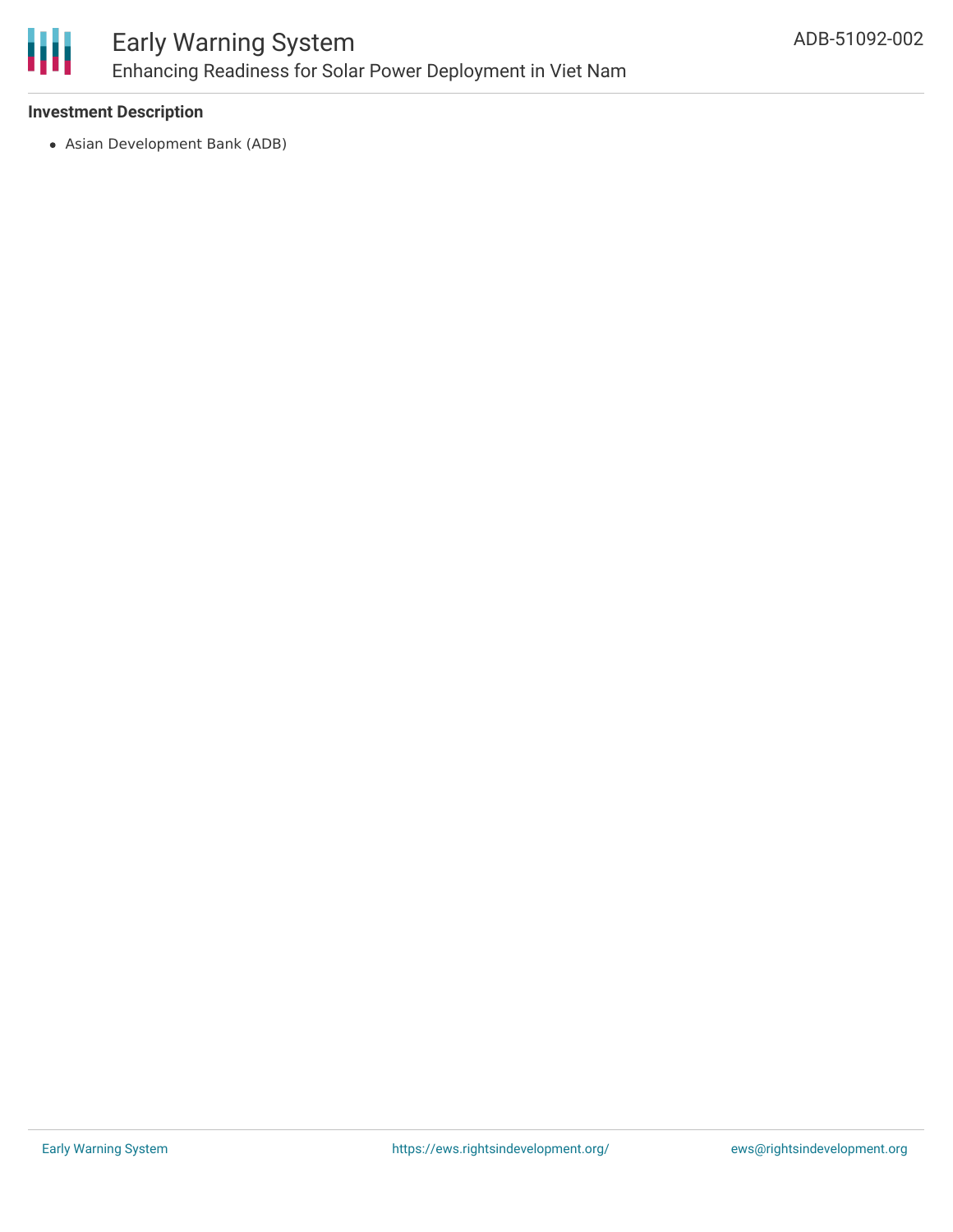### **Contact Information**

#### ACCOUNTABILITY MECHANISM OF ADB

The Accountability Mechanism is an independent complaint mechanism and fact-finding body for people who believe they are likely to be, or have been, adversely affected by an Asian Development Bank-financed project. If you submit a complaint to the Accountability Mechanism, they may investigate to assess whether the Asian Development Bank is following its own policies and procedures for preventing harm to people or the environment. You can learn more about the Accountability Mechanism and how to file a complaint at: http://www.adb.org/site/accountability-mechanism/main